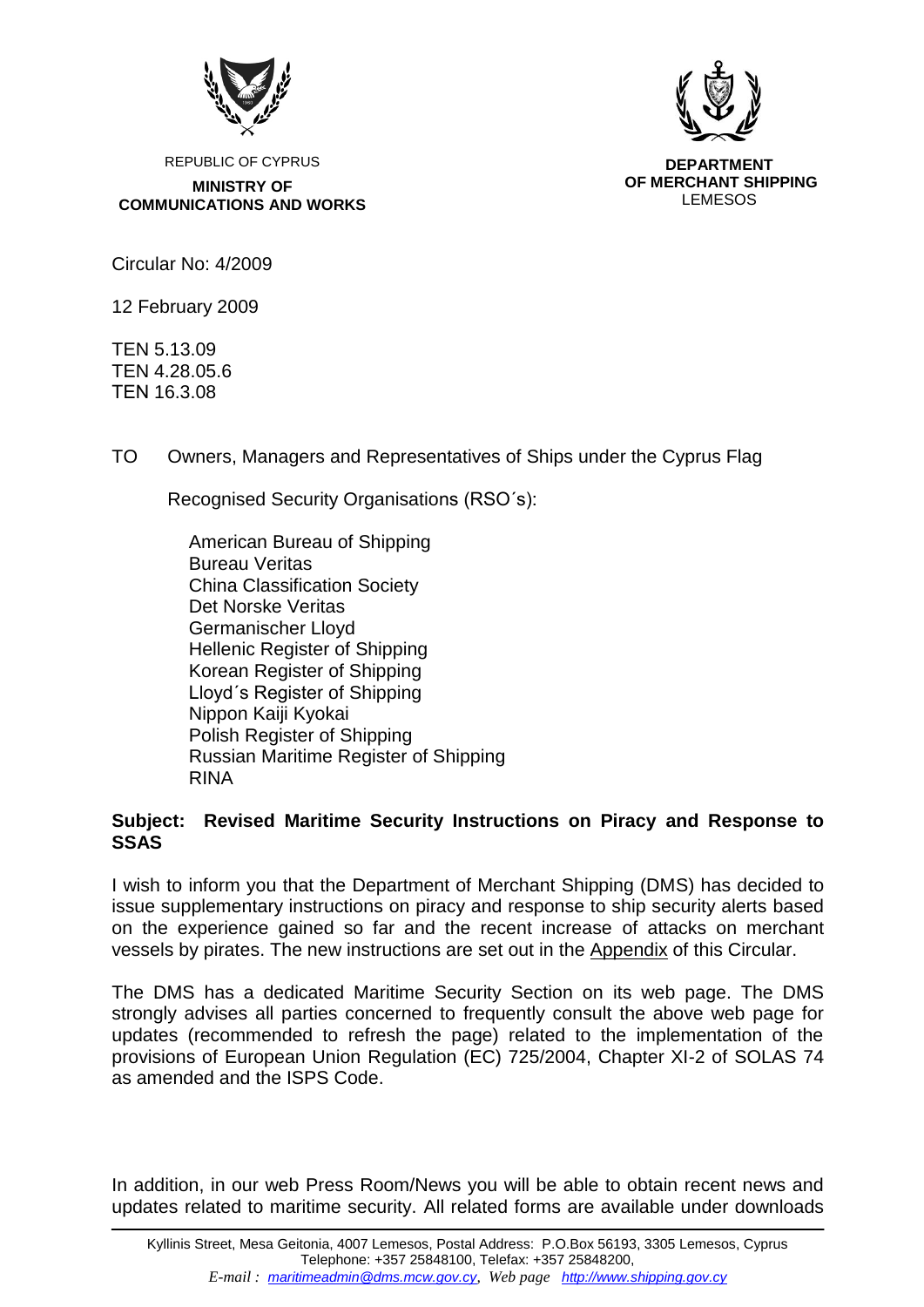and no further Circulars will be issued for revised ISPS related forms that have so far been announced.

### **This Circular must be placed on board ships flying the Cyprus Flag.**

Serghios S. Serghiou **Director** Department of Merchant Shipping

CC Permanent Secretary, Ministry of Communications and Works Permanent Secretary, Ministry of Foreign Affairs Maritime Offices of the Department of Merchant Shipping abroad Diplomatic and Consular Missions of the Republic Honorary Consular Officers of the Republic Cyprus Shipping Chamber Cyprus Union of Ship Owners Cyprus Bar Association Encl.

GMD/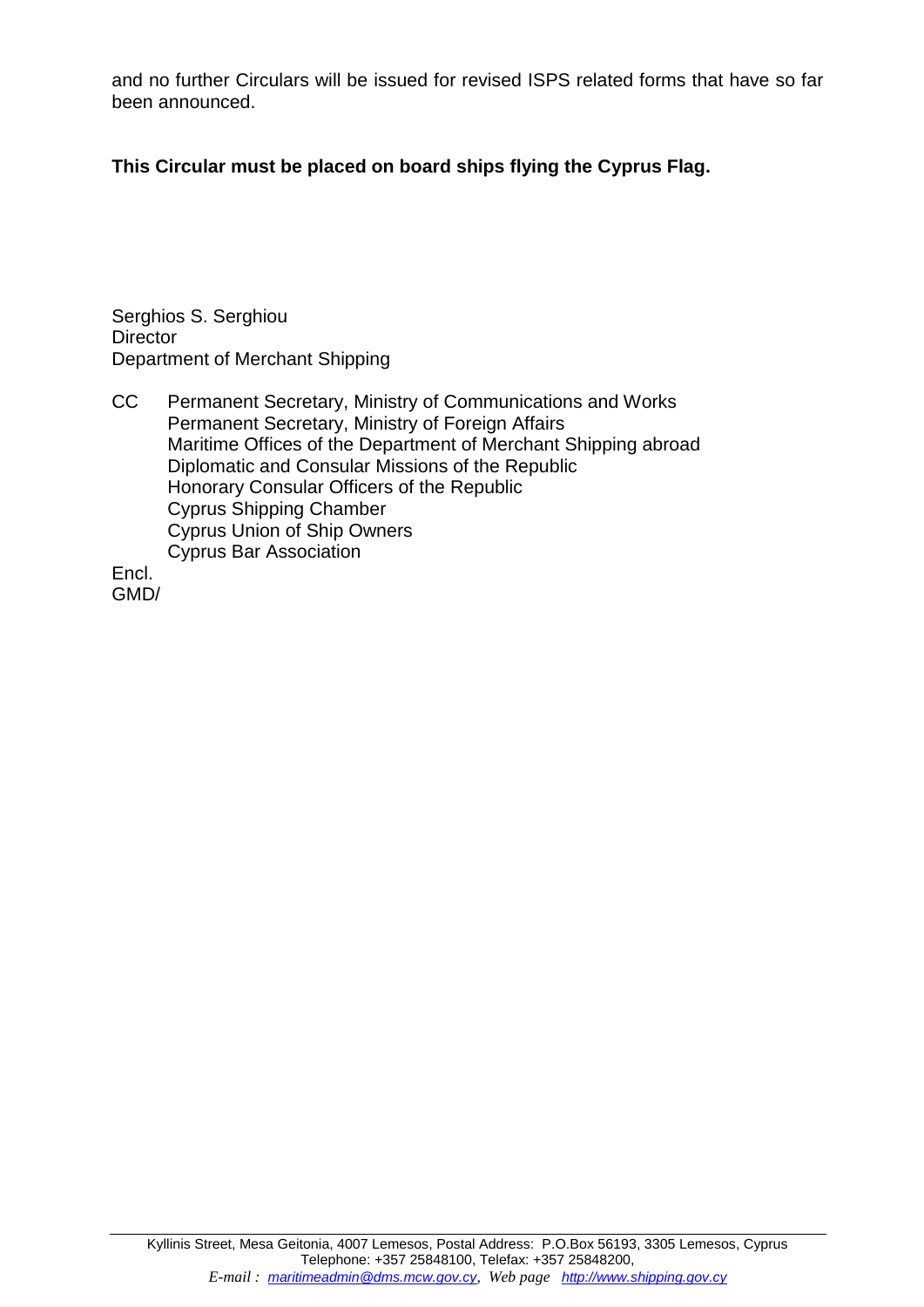# **APPENDIX 1 REVISED INSTRUCTIONS ON PIRACY AND RESPONSE TO SSAS**

The Department of Merchant Shipping (DMS) strongly recommends that all Cyprus flag ships maintain measures of increased security level and follow relevant procedures as per ship security plans and 24-hour piracy watch keeping at all times whilst transiting or operating in waters that piracy activity and attacks on merchant ships was up until today been reported. Such areas can be viewed on the International Maritime Bureau web page ( [www.icc-ccs.org](http://www.icc-ccs.org/) ). A direct link to that page is available on the DMS web page (Press Room/News). In addition, the DMS advises that a revised ship security assessment is carried out for those ships that they will be transiting though areas of increased security threats such as the Gulf of Aden, Somalia waters, West Africa etc, if considered necessary.

Moreover, all Cyprus ships shall maintain Security Level 2 when approaching/entering the sea area and ports of Indonesia, Nigeria, Bangladesh, Malacca Straits, Gulf of Aden, while in any other sea area shall maintain security level 1. The aforesaid instructions do not preclude the master to take appropriate security measures in any other sea area (e.g. passing through the Straits of Bab el Mandeb and around the Horn of Africa as well as Somalia waters), when it may be deemed necessary, based on his/her own judgment. The following precautions are strongly recommended to be adopted and used by Cyprus Ships:

- Avoid sailing between Socotra and Somalia and maintain at least 100 NM radius around Socotra.
- Maintain increased security level at Master's discretion as per Ship Security Plan procedures where piracy attacks have been reported and where it is deemed necessary by the master of the ship.
- Try to maintain a distance of between 35 and 40 NM South of the Yemen Coast.
- Prepare an appropriate voyage plan to maintain a safe distance well off from the East Coast of Somalia (based on the information provided on the Live Piracy Map). Keep in mind that so far attacks on merchant ships were reported 450 NM from the East Coast of Somalia.
- 24 hours increased watches by the crew and increased monitoring of VHF communications.
- Regularly carry out exercises on piracy attacks in cases that the ship will be transiting through piracy prone areas.
- Low freeboard and slow speed makes any vessel very vulnerable. A revised SSA must be conducted and all measures must be taken to prevent boarding by pirates.

Further to the above, the Master must always, according to his / her discretion adapt and adjust to those measures that will be considered justifiable at any time where these may be deemed necessary (ISPS Code, Part A, 6.1 - *The Company shall*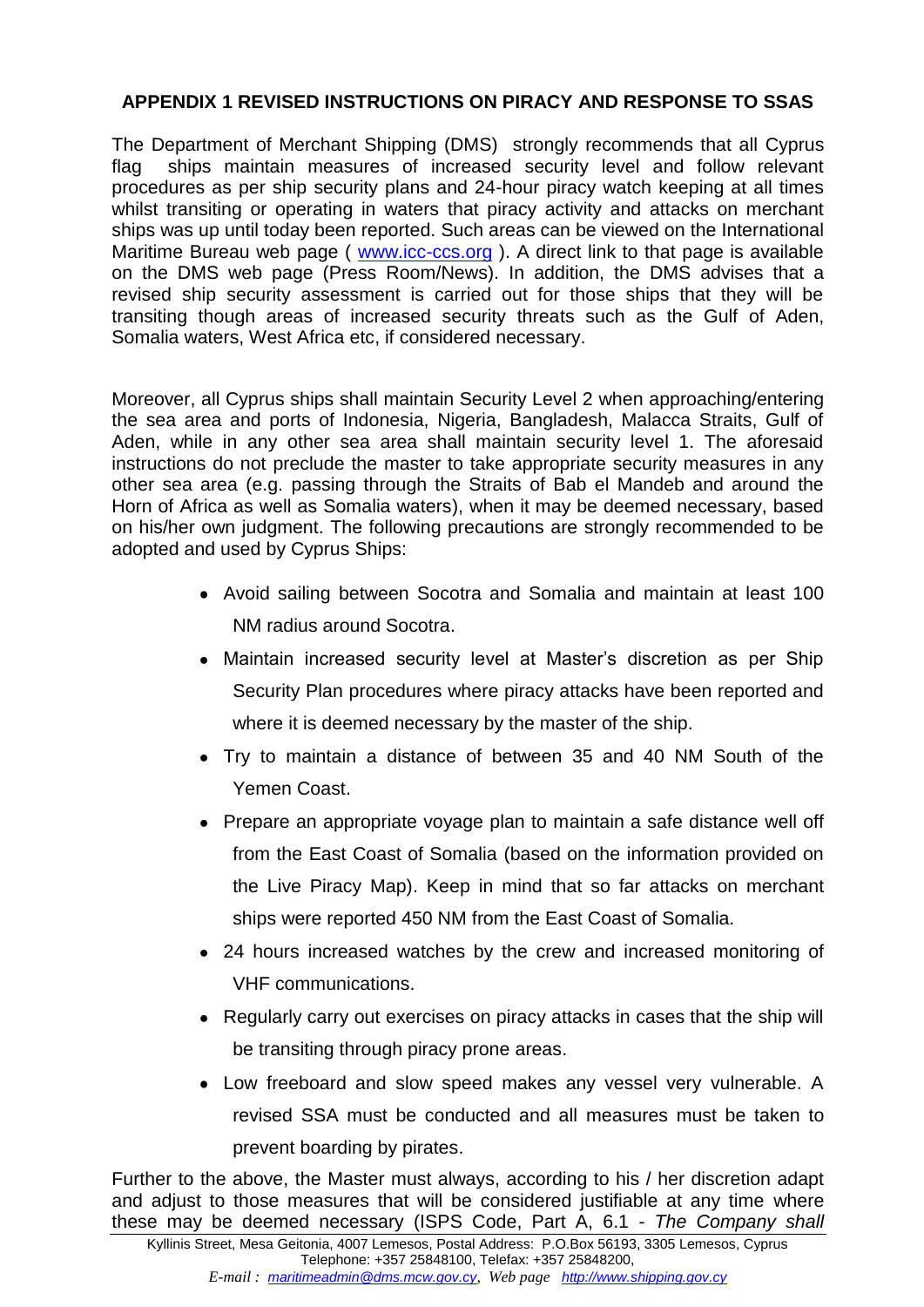*establish in the ship security plan that the master has the overriding authority and responsibility to make decisions with respect to the safety and security of the ship and to request the assistance of the Company or of any Contracting Government as may be necessary*).

The DMS strongly advises ships to use maximum speed when navigating through the above areas and to make sure that the Ship Security Plan lists the established Standard Operating Procedures in the event of a security emergency, including contact lists of shore-based regional military reporting centres or afloat command of task forces etc.

In addition the DMS strongly urges ship owners and managers to:

- 1) Consult the official web page [www.mschoa.eu](http://www.mschoa.eu/) of the Maritime Security Centre Horn of Africa [MSC (HOA) ] run by the EU Naval Force (EU NAVFOR).
- 2) Register all vessel movements through the Gulf of Aden on the Maritime Security Centre - Horn of Africa web page.
- 3) Consult the Maritime Liaison Office (MARLO) web page [\(www.cusnc.navy.mil/marlo/Guidance/guidance.htm\)](http://www.cusnc.navy.mil/marlo/Guidance/guidance.htm) for an update on the Recommended Transit Corridor.
- 4) Use the UK Maritime Trade Operations the vessel Merchant Vessel Voluntary Reporting Scheme available on

[www.rncom.mod.uk/uploadedFiles/RN/Maritime\\_Operations/0001-UKMTO.pdf](http://www.rncom.mod.uk/uploadedFiles/RN/Maritime_Operations/0001-UKMTO.pdf)

- 5) Pass on to their Company Security Officers and Ship Security Officers as well as the Masters of their vessels the advise to masters on the MSC(HOA) web page.
- 6) Regularly consult the International Maritime Bureau web page [\(www.icc-ccs.org](http://www.icc-ccs.org/) ) for the reported security incidents and the live piracy map.
- 7) Report all incidents to the Reporting Centre of the International Maritime Bureau (contact details of which are available on the web page of the Department of Merchant Shipping).

In the case of a real alert, the DMS must be informed of the incident and a report (attached on Appendix 2) must be sent to the Department. The emergency 24/7 telephone for maritime security is **+ 357 99 377 988**. All attacks must also be reported to the International Maritime Bureau piracy reporting centre. In the event of a piracy attack, the MTO Dubai Hotline number is + 971 505 523 215.

The Company Security Officer or Alternate Company Security Officer must at all times notify the DMS duty officer on any real activation of the SSAS (false and real alert cases).

Kyllinis Street, Mesa Geitonia, 4007 Lemesos, Postal Address: P.O.Box 56193, 3305 Lemesos, Cyprus Telephone: +357 25848100, Telefax: +357 25848200, *E-mail : maritimeadmin@dms.mcw.gov.cy, Web page http://www.shipping.gov.cy*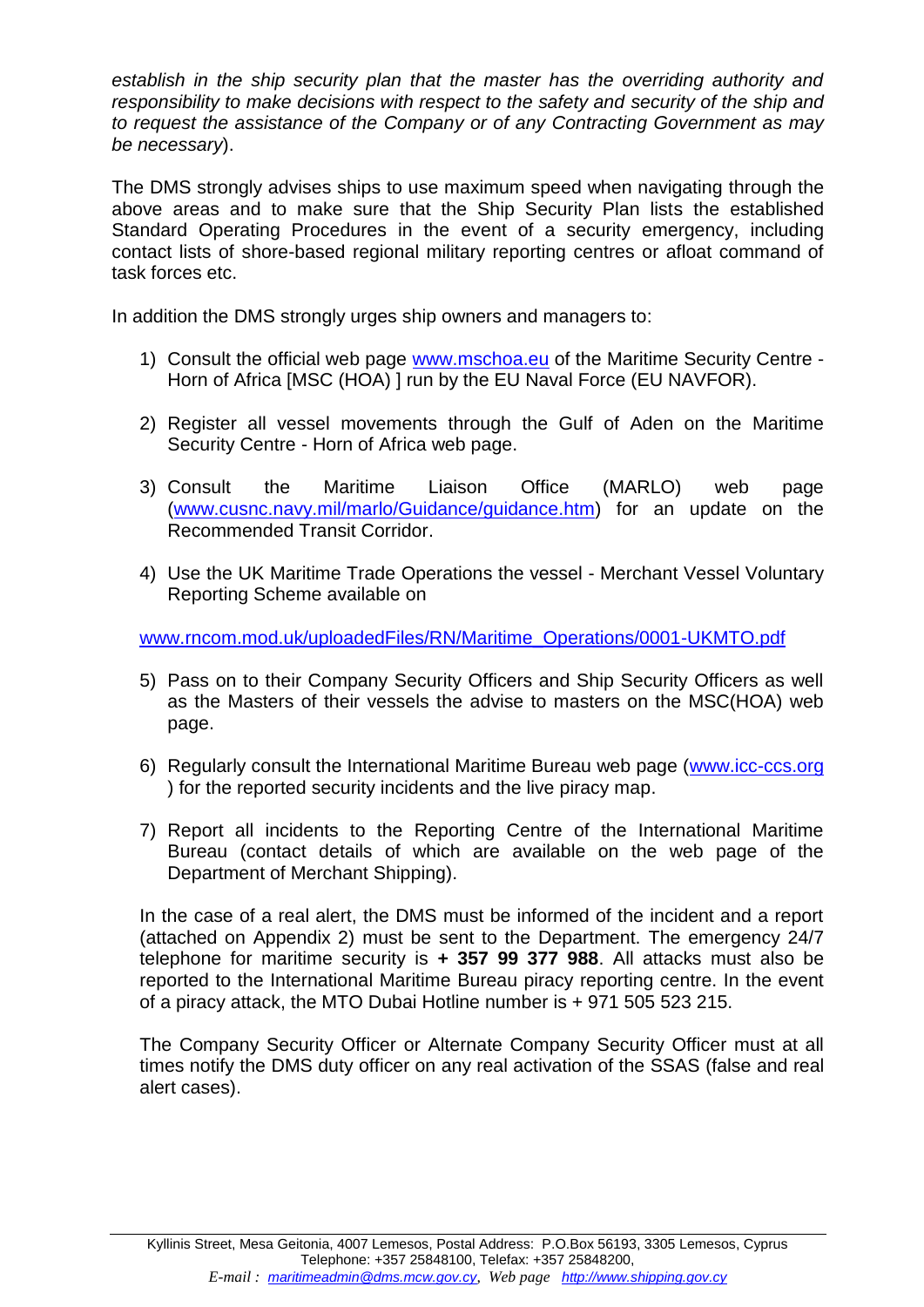### **APPENDIX 2 - REPORT OF AN INCIDENT ON A CYPRUS SHIP**

Kyllinis Street, Mesa Geitonia, 4007 Lemesos, Postal Address: P.O.Box 56193, 3305 Lemesos, Cyprus Telephone: +357 25848100, Telefax: +357 25848200, *E-mail : maritimeadmin@dms.mcw.gov.cy, Web page http://www.shipping.gov.cy*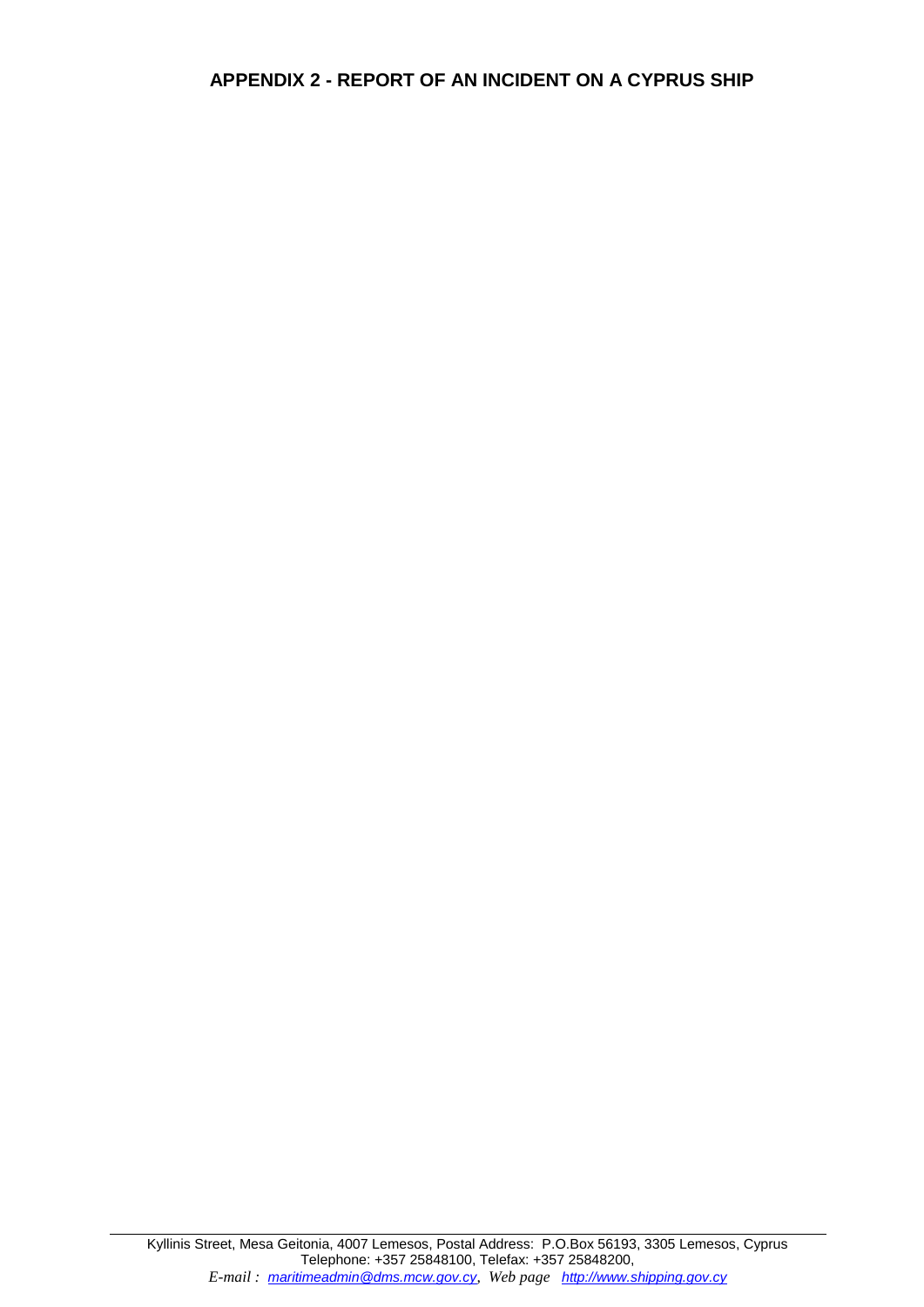TO Director Department of Merchant Shipping P.O. Box 56193 – 3305 Limassol Fax Number +357 25 84 82 00 Email: [maritime.security@dms.mcw.gov.cy](mailto:maritime.security@dms.mcw.gov.cy)

## **SECURITY INCIDENT REPORT ON A CYPRUS SHIP**

| $\mathbf{1}$   | <b>NAME OF SHIP</b>               |                                                                  |
|----------------|-----------------------------------|------------------------------------------------------------------|
| $\overline{2}$ | <b>IMO / CALL SIGN</b>            |                                                                  |
| 3              | TYPE OF SHIP / TYPE OF            |                                                                  |
|                | <b>CARGO</b>                      |                                                                  |
| 4              | <b>GROSS TONNAGE</b>              |                                                                  |
| 5              | <b>EN ROUTE / ANCHORAGE</b>       |                                                                  |
| 6              | DATE & TIME OF INCIDENT           |                                                                  |
| $\overline{7}$ | <b>POSITION</b>                   |                                                                  |
| 8              | <b>MANAGER</b>                    |                                                                  |
| 9              | <b>DETAILS OF INCIDENT (brief</b> |                                                                  |
|                | summary of incident)              |                                                                  |
| 10             |                                   | NUMBER OF CREW ON BOARD & NATIONALITY OF CREW (attach crew list) |
| 11             | <b>MARSEC LEVEL ON SHIP</b>       |                                                                  |
|                | <b>CONSEQUENCES FROM</b>          |                                                                  |
| 12             | THE ATTACK (for ship, crew        |                                                                  |
|                | and cargo)                        |                                                                  |
| 13             | <b>ACTION TAKEN (by master,</b>   |                                                                  |
|                | crew, manager)                    |                                                                  |
|                | <b>WAS THE INCIDENT</b>           |                                                                  |
| 14             | <b>REPORTED TO ANY OTHER</b>      |                                                                  |
|                | <b>PARTY</b>                      |                                                                  |
| 15             | <b>ACTION TAKEN BY OTHER</b>      |                                                                  |
|                | <b>AUTHORITY (14)</b>             |                                                                  |
| 16             | ANY OTHER INFORMATION             |                                                                  |
|                | THAT MAY HELP US                  |                                                                  |
|                | <b>IDENTIFY BEST PRACTICES</b>    |                                                                  |
|                | TO COMBAT ATTACKS ON              |                                                                  |
|                | <b>SHIPS</b>                      |                                                                  |

DATE \_\_\_\_\_\_\_\_\_\_\_\_\_\_\_\_\_\_\_\_\_\_\_\_\_\_\_\_\_\_\_\_  $NAME$